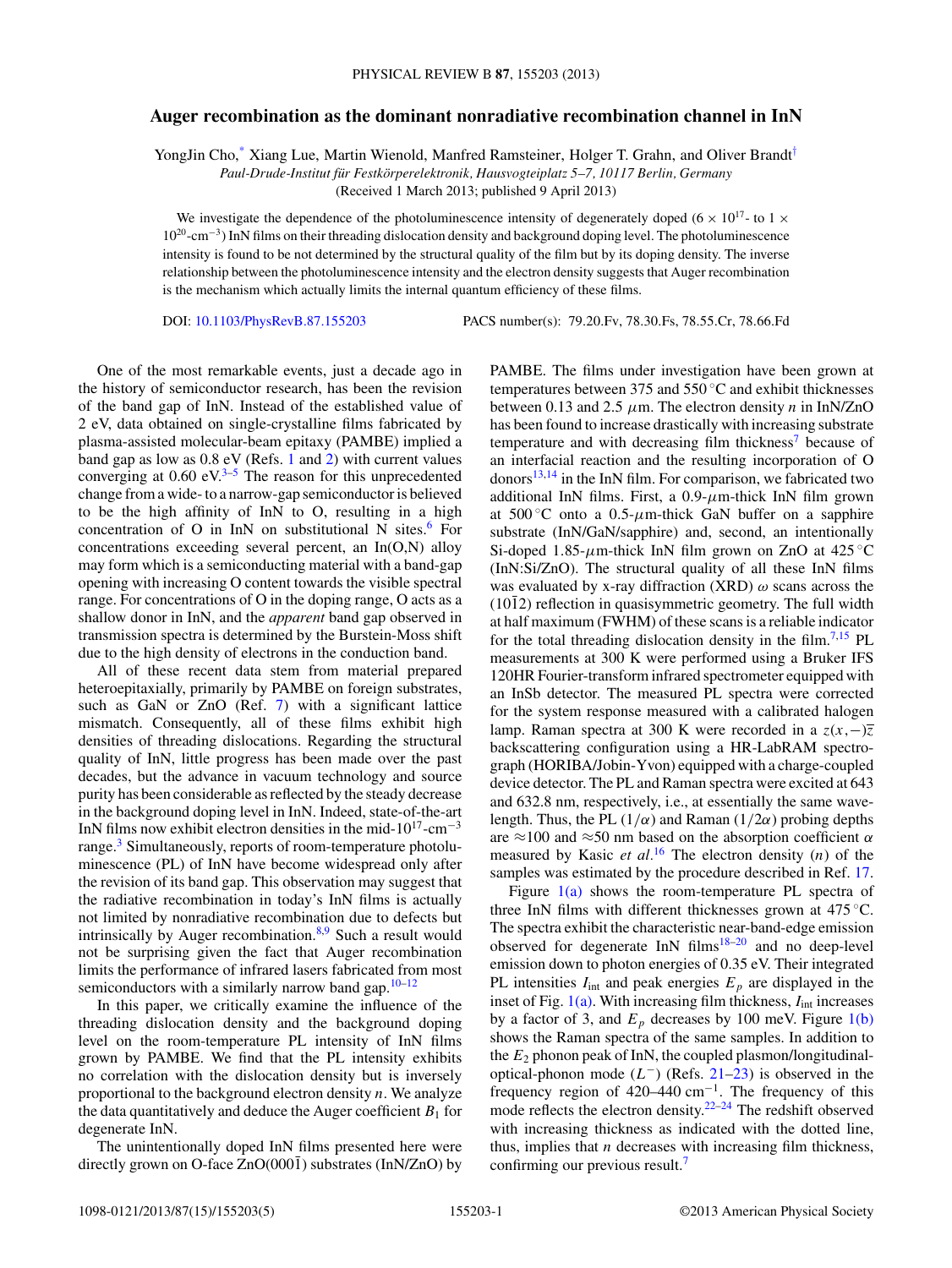<span id="page-1-0"></span>

FIG. 1. Room-temperature (a) PL and (b) Raman spectra of InN films with different thicknesses as indicated grown at 475 °C. The Raman spectra are normalized to the intensity of the  $E_2$  peak and are vertically shifted for clarity. The inset in (a) shows the integrated PL intensity (triangles) and the PL peak energy (squares) of the InN films. The lines are guides to the eye.

The observed redshift in  $E_p$  with increasing thickness may, therefore, be attributed to a decreasing Burstein-Moss shift with decreasing *n*, which becomes observable in emission due to the existence of localized hole states.<sup>18</sup> It is tempting to conclude that the simultaneous increase in  $I_{int}$  is correlated to this decrease in *n* as well. However, the FWHM of our XRD *ω* scans also monotonically decreases with increasing thickness. Specifically, we obtained for the 0.17-, 0.63-, and 2*.*5-*μ*m-thick InN films an FWHM of 0.56, 0.34, and 0*.*17◦, respectively. One may, thus, argue that both the enhanced PL intensity and the redshift in  $E_p$  with increasing thickness may be due to an improved structural quality (i.e., a lower dislocation density) since threading dislocations have also been proposed to act as donors in  $InN.<sup>25,26</sup>$  $InN.<sup>25,26</sup>$  $InN.<sup>25,26</sup>$ 

To address this potential relation between the dislocation density and the PL intensity of InN, we have characterized all InN films under investigation by XRD *ω* scans. Figure 2(a) displays  $I_{int}$  vs the FWHM of these scans. Clearly, films with a low dislocation density do not necessarily exhibit a high PL intensity and vice versa. In particular, our control sample on a GaN-buffered sapphire substrate exhibits, as expected, a higher dislocation density than most of the InN/ZnO films but still a significant PL intensity. In other words, PL intensity and dislocation density do not seem to be correlated.



FIG. 2. (a) Integrated PL intensity vs the FWHM of  $(10\bar{1}2)$  XRD *ω* scans for the InN films investigated in this paper. (b) Integrated PL intensity vs PL peak energy  $(E_p)$  for these InN films. The arrow highlights the InN/ZnO film grown under the same conditions as the Si-doped InN/ZnO film. The dashed line is a guide to the eye. The inset shows the peak frequency of the coupled plasmon/longitudinaloptical-phonon mode *L*<sup>−</sup> vs ∆*E* for some of the samples. The dashed line is a fit to the data.

In contrast,  $I_{int}$  is clearly correlated to  $E_p$  as shown in Fig. 2(b), suggesting that the decrease in the PL intensity is, indeed, caused by an increase in electron density. This conclusion is confirmed by a comparison of the two samples grown under the same conditions but being either intentionally undoped or highly doped with Si. In Fig. 2, the intentionally undoped sample is highlighted by an arrow, and its intentionally doped counterpart is represented by an asterisk. Not only is the PL band of the latter sample shifted by about 200 meV to higher energy compared to the former reflecting its much higher electron density, but also its integrated intensity is more than a factor of 3 lower.

 $E_p$ , however, is not a very robust measure for *n* since its dependence on the Fermi energy is complex and requires an involved line-shape analysis for a quantitative estimate.<sup>[18](#page-3-0)</sup> The inset of Fig.  $2(b)$  displays the relation between two quantities which reflect *n* more directly, namely, the frequency of the *L*<sup>−</sup> mode  $\omega_L$ − and the PL linewidth  $\Delta E$ . Both of these quantities exhibit a simple  $n^{1/2}$  dependence in a certain range of carrier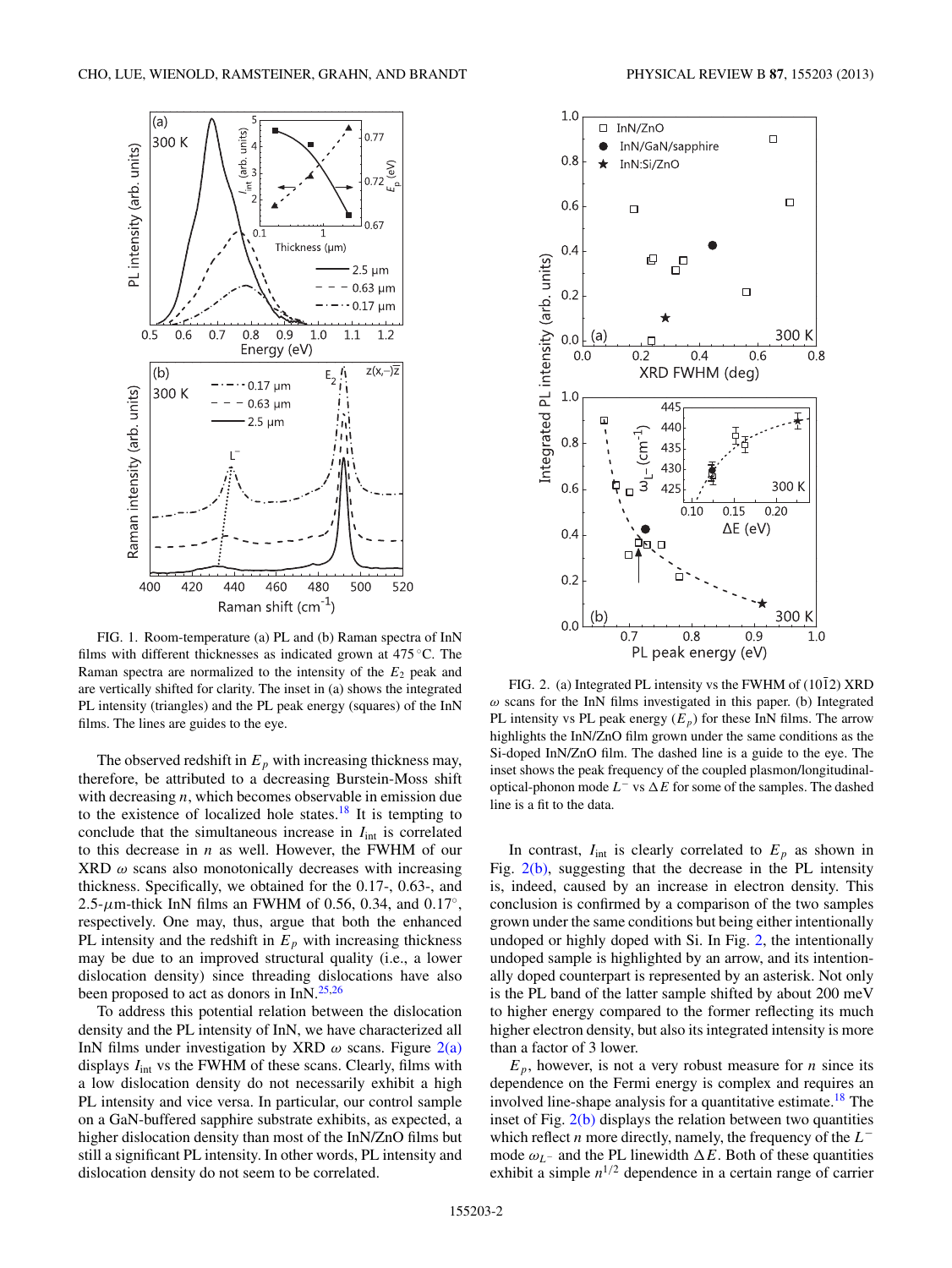<span id="page-2-0"></span>

FIG. 3. Integrated PL intensity (symbols) of the InN films investigated in this paper and the internal quantum efficiency *η*int vs the electron density for degenerate InN (solid line).

densities. The data points shown in the inset are seen to essentially coincide with the dependence of *ωL*<sup>−</sup> on electron density<sup>21</sup> (dashed line) taking  $\Delta E \propto \omega_p$ , where  $\omega_p$  is the plasma frequency, which, in turn, is proportional to  $n^{1/2}$ . Both  $ω$ <sup>*L*</sup>− and Δ*E* can, thus, be used for a determination of *n*. Since we can measure the former quantity only for our thicker films due to the interference with the *E*<sup>2</sup> mode of the ZnO substrate, we will use  $\Delta E$  obtained at 10 K (which exhibits a strict  $n^{1/2}$ dependence according to Ref. [17\)](#page-3-0) for the determination of *n*.

The experimentally observed decrease in  $I_{int}$  with an increase in *n* points at Auger recombination as being the dominant recombination mechanism for our more highly doped samples. For testing this hypothesis, in Fig. 3, we plot  $I_{int}$  of the samples under investigation vs  $n$  as determined by the procedure described above. Despite the scatter of the experimental data, this plot evidences that *I*int decreases systematically with increasing *n*.

Prior to a quantitative analysis of this dependence, let us point out that we cannot, in principle, rule out that the decrease in  $I_{int}$  is caused by nonradiative recombination at point defects whose concentration increases proportional to the electron density. However, we do not believe that this potential explanation of our observation, while possible, is a plausible or even probable one. First of all, the electron density in our samples (except for one) is caused by O, which is known to be a substitutional shallow donor in InN even for very high densities. $13$  Second, a compensation of these O donors by acceptorlike native point defects is theoretically predicted to be suppressed in InN due to the high formation energies of the native point defects in  $InN.<sup>14,27</sup>$  $InN.<sup>14,27</sup>$  $InN.<sup>14,27</sup>$  $InN.<sup>14,27</sup>$  Furthermore, these acceptorlike native defects do not form states in the gap, inhibiting them to act as nonradiative centers unless the electron density is well above  $10^{20}$  cm<sup>-3</sup>.<sup>[27](#page-4-0)</sup> Experimentally, such a generation of point defects at higher concentrations of O would be expected to cause an increasing electrical compensation, thus, limiting the achievable electron density in contrast to the well-known fact that electron densities in excess of  $10^{20}$  cm<sup>-3</sup> can easily be achieved. Third, the intentionally Si-doped sample (see the star-shaped symbol in Fig. 3) follows the same trend as observed for the unintentionally doped samples. Finally, let us point out that, for the carrier lifetime, Chen *et al.*<sup>[28](#page-4-0)</sup> and Ascázubi *et al.*<sup>[29](#page-4-0)</sup> observed the same  $n^{-1}$ dependence as depicted in Fig. 3. Their rejection of Auger recombination as a possible explanation for this finding was based on the (erroneous) assumption that Auger recombination should result in an  $n^{-2}$  dependence of the lifetime. As we will see below, the inverse lifetime resulting from direct Auger recombination in degenerate InN is actually expected to scale linearly with carrier density not quadratically.

The integrated PL intensity is proportional to the internal quantum efficiency *η*int, which, in turn, is given by the ratio of the radiative  $(\Gamma_R)$  and the total  $(\Gamma_T)$  recombination rate, the latter of which includes nonradiative contributions due to the extrinsic Shockley-Read-Hall (SRH) and the intrinsic Auger mechanisms. In an *n*-type semiconductor, the radiative as well as the nonradiative rates are proportional to the photoexcited hole density  $\Delta p$ , and their rate coefficients explicitly depend on both the background doping *n* and the photoexcited electron density  $\Delta n$  (which is not, in general, equal to  $\Delta p$  due to the presence of SRH centers). $30$  The extraction of the Auger coefficient from high-excitation experiments which aim to vary  $\Delta p$  is, thus, actually more complicated than commonly assumed unless  $\Delta n \gg n$ . However, even when this condition is met, the dependence of the Auger rate on carrier density differs according to the actual Auger mechanism in a given material, and the *a priori* assumption of a cubic dependence for the Auger rate may lead to erroneous conclusions on the relative importance of radiative and Auger contributions. $31,32$ 

Our experiments are complementary to these highexcitation experiments in that we vary *n* instead of  $\Delta p$ . The analysis of our data is greatly simplified for two reasons: First, we employ small-signal excitation with  $\Delta p \ll n$ , and second, we deal with a degenerate semiconductor. In fact, for InN with its low electron mass, degeneracy sets in at electron densities *n* of  $2 \times 10^{17}$  cm<sup>-3</sup>, i.e., most InN films available and, certainly, all used in this paper are degenerate. The radiative rate coefficient is then simply given by a rate constant  $B_0$ , having the meaning of an inverse lifetime being independent of *n*. Furthermore, the SRH rate coefficient reduces to a rate constant  $T_0$  independent of  $n$  as well, and we can, thus, write

$$
\eta_{\text{int}} = \frac{\Gamma_R}{\Gamma_T} = \frac{B_0}{T_0 + B_0 + B_1 n^{\beta}},\tag{1}
$$

where  $B_1$  represents the Auger rate coefficient with the exponent  $\beta$  depending on the actual Auger mechanism.<sup>[33](#page-4-0)</sup>

Obviously, a determination of *B*<sup>1</sup> requires the knowledge of both  $T_0$  and  $B_0$ . The latter is equal to the dipole transition rate constant in a dielectric medium and is, thus, easily calculated to be  $2.5 \times 10^8$  $2.5 \times 10^8$  s<sup>-1</sup>.<sup>8</sup> An upper limit of the former can then be derived from the ratio of the integrated PL intensities at low and room temperatures, which we have measured to be 0.04 for InN films with low background doping densities. These numbers result in a SRH rate constant of  $T_0 = 6 \times 10^9 \text{ s}^{-1}$ . Having, thus, acquired a quantitative estimate of the two rate constants  $T_0$  and  $B_0$ , we fit the data with the expression in Eq. (1) and two free parameters, namely,  $B_1$  and  $\beta$ . The fit returns  $\beta \approx 1$ and  $B_1 = (4.5 \pm 2) \times 10^{-9}$  cm<sup>3</sup>/s, i.e., the inverse Auger lifetime  $(B_1n)$  is, indeed, linear in carrier density, and the rate is quadratic. This specific dependence is expected for the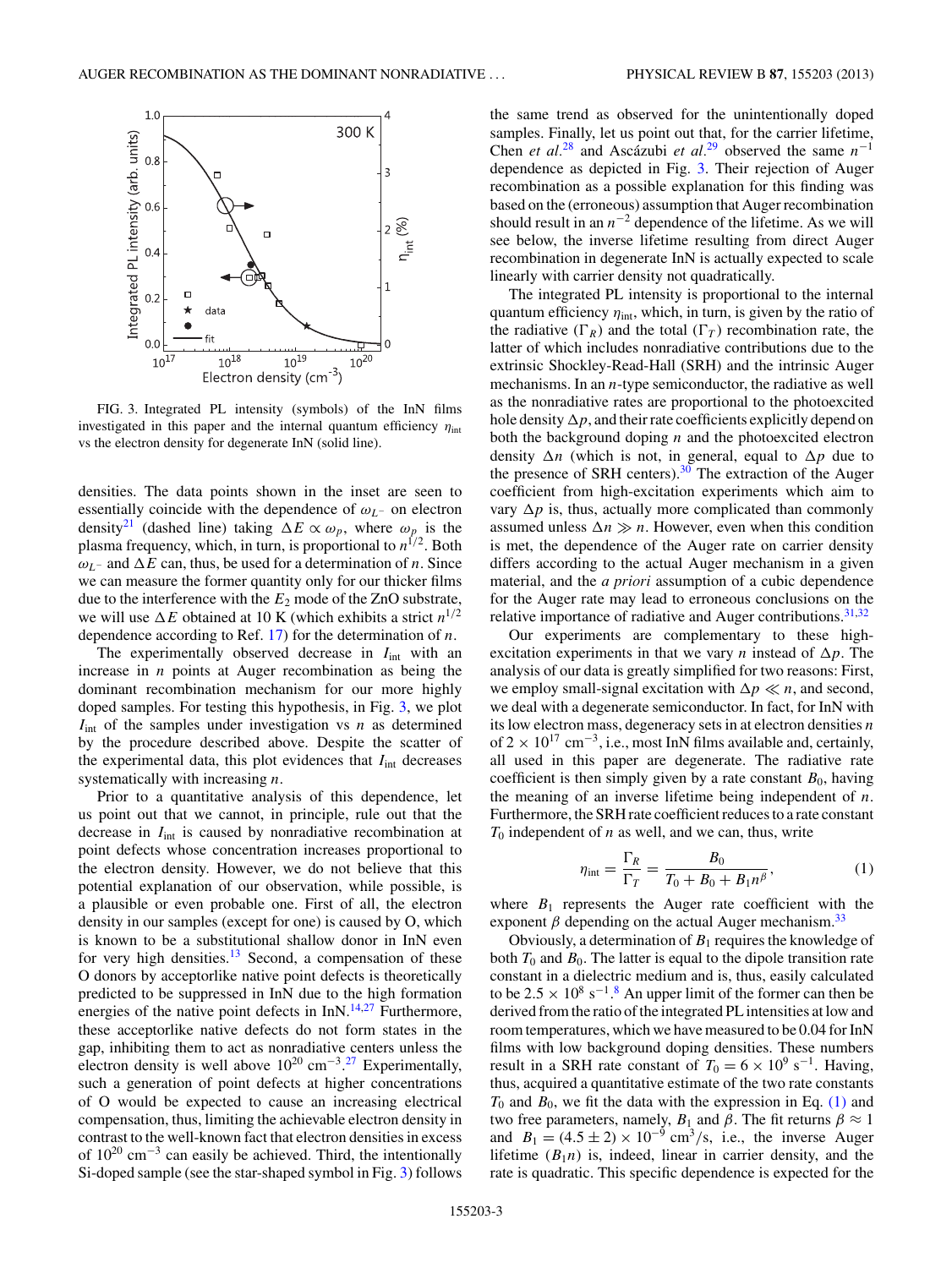<span id="page-3-0"></span>direct first-order (i.e., neither phonon- nor impurity-assisted) Auger mechanism in degenerate narrow-gap semiconductors, such as InN.<sup>[33,34](#page-4-0)</sup> More recently, fully microscopic many-body calculations have predicted a quadratic dependence for the Auger rate of various other semiconductors, including the wide-gap semiconductor GaN. $31,32$ 

For comparison with other studies on InN, the Auger rate coefficient  $B_1$  corresponds to an Auger lifetime of 20 ps at an electron density of 1019 cm−3. Chen *et al.*[28](#page-4-0) and Ascazubi ´ *et al.*[29](#page-4-0) measured a lifetime of 40 ps for their unintentionally doped InN films with this background doping density by pump-probe experiments. They also observed a clear 1*/n* dependence of the lifetime for films with background electron densities between  $5 \times 10^{17}$  and  $1 \times 10^{19}$  cm<sup>-3</sup>, and their results are, thus, consistent with Eq.  $(1)$  and values for  $B_1$ close to the one derived from the fit displayed in Fig. [3.](#page-2-0) Comparable lifetimes were also obtained by high-excitation time-resolved PL in the paper of Jang *et al.*,<sup>9</sup> who measured values between 30 and 60 ps for  $\Delta n = 10^{19}$  cm<sup>-3</sup> at 200 K. These authors, however, neglected the degeneracy of the samples under investigation and arrived at comparatively small Auger coefficients in their data analysis. Finally, Tsai *et al.*<sup>8</sup> investigated InN films by pump-probe experiments and observed biexponential transients with a fast and a slow component. They attributed the slow component to carrier

- \* Present address: Department of Applied Physics, Eindhoven University of Technology, 5600 MB Eindhoven, The Netherlands. † brandt@pdi-berlin.de
- 1V. Y. Davydov, A. A. Klochikhin, R. P. Seisyan, V. V. Emtsev, S. V. Ivanov, F. Bechstedt, J. Furthmuller, H. Harima, A. V. Mudryi, ¨ J. Adrhold, O. Semchinova, and J. Graul, [Phys. Status Solidi B](http://dx.doi.org/10.1002/1521-3951(200202)229:3<R1::AID-PSSB99991>3.0.CO;2-O) **229**, [R1 \(2002\).](http://dx.doi.org/10.1002/1521-3951(200202)229:3<R1::AID-PSSB99991>3.0.CO;2-O)
- 2J. Wu, W. Walukiewicz, K. M. Yu, J. W. Arger III, E. E. Haller, H. Lu, W. J. Schaff, Y. Saito, and Y. Nanishi, [Appl. Phys. Lett.](http://dx.doi.org/10.1063/1.1482786) **80**, [3967 \(2002\).](http://dx.doi.org/10.1063/1.1482786)
- <sup>3</sup>G. Koblmüller, C. S. Gallinat, S. Bernardis, J. S. Speck, G. D. Chern, E. D. Readinger, H. Shen, and M. Wraback, [Appl. Phys.](http://dx.doi.org/10.1063/1.2335685) Lett. **89**[, 071902 \(2006\).](http://dx.doi.org/10.1063/1.2335685)
- 4J. Kamimura, K. Kishino, and A. Kikuchi, [Appl. Phys. Lett.](http://dx.doi.org/10.1063/1.3488824) **97**, [141913 \(2010\).](http://dx.doi.org/10.1063/1.3488824)
- 5J. Kamimura, K. Kishino, and A. Kikuchi, [Phys. Status Solidi RRL](http://dx.doi.org/10.1002/pssr.201105532) **6**[, 157 \(2012\).](http://dx.doi.org/10.1002/pssr.201105532)
- 6A. G. Bhuiyan, K. Sugita, K. Kasashima, A. Hashimoto, A. Yamamoto, and V. Y. Davydov, [Appl. Phys. Lett.](http://dx.doi.org/10.1063/1.1632038) **83**, 4788 [\(2003\).](http://dx.doi.org/10.1063/1.1632038)
- 7Y. J. Cho, O. Brandt, M. Korytov, M. Albrecht, V. M. Kaganer, M. Ramsteiner, and H. Riechert, [Appl. Phys. Lett.](http://dx.doi.org/10.1063/1.3702572) **100**, 152105 [\(2012\).](http://dx.doi.org/10.1063/1.3702572)
- 8T.-R. Tsai, C.-F. Chang, and S. Gwo, [Appl. Phys. Lett.](http://dx.doi.org/10.1063/1.2751110) **90**, 252111 [\(2007\).](http://dx.doi.org/10.1063/1.2751110)
- <sup>9</sup>D.-J. Jang, G.-T. Lin, C.-L. Hsiao, L. W. Tu, and M.-E. Lee, [Appl.](http://dx.doi.org/10.1063/1.2837537) Phys. Lett. **92**[, 042101 \(2008\).](http://dx.doi.org/10.1063/1.2837537)
- 10Y. D. Jang, T. J. Badcock, D. J. Mowbray, M. S. Skolnick, J. Park, D. Lee, H. Y. Liu, M. Hopkinson, R. A. Hogg, and A. D. Andreev, [Appl. Phys. Lett.](http://dx.doi.org/10.1063/1.2975961) **93**, 101903 (2008).
- 11W. K. Metzger, M. W. Wanlass, R. J. Ellingson, R. K. Ahrenkiel, and J. J. Carapella, [Appl. Phys. Lett.](http://dx.doi.org/10.1063/1.1418032) **79**, 3272 (2001).

recombination and arrived, in their analysis, at an Auger coefficient of  $B_1 = (2.5 \pm 1) \times 10^{-10}$  cm<sup>3</sup>/s, i.e., more than 1 order of magnitude smaller compared to that obtained in the present paper. The fast component of their transients, however, would correspond to an Auger lifetime identical to ours, namely, about 20 ps at an electron density of  $10^{19}$  cm<sup>-3</sup>.

To conclude, the essential factor which limits the use of InN for applications does not seem to be the fact that it has to be prepared heteroepitaxially and, thus, exhibits a high dislocation density but rather its invariably high background doping density. The high carrier density in conjunction with the large Auger coefficient derived here and in previous papers results in a short carrier lifetime and a low internal quantum efficiency, rendering the material of little use for optoelectronic applications. Advances in vacuum technology as well the improved purity of source materials and precursors have led to a reduction in the background doping of InN to values in the mid-10<sup>17</sup> cm<sup>-3</sup> for state-of-the-art films, but applications in the areas of light emission and photovoltaics demand a further reduction to values well below  $10^{17}$  cm<sup>-3</sup>.

The authors would like to thank H.-P. Schönherr for the maintenance of the MBE system, A. Fiore for useful discussions, and U. Jahn for a critical reading of the manuscript.

- 12D. Vignaud, D. A. Yarekha, J. F. Lampin, M. Zaknoune, S. Godey, and F. Mollot, [Appl. Phys. Lett.](http://dx.doi.org/10.1063/1.2748336) **90**, 242104 [\(2007\).](http://dx.doi.org/10.1063/1.2748336)
- <sup>13</sup>C. Stampfl, C. G. Van de Walle, D. Vogel, P. Krüger, and J. Pollmann, Phys. Rev. B **61**[, R7846 \(2000\).](http://dx.doi.org/10.1103/PhysRevB.61.R7846)
- <sup>14</sup>C. G. Van de Walle, J. L. Lyons, and A. Janotti, *[Phys. Status Solidi](http://dx.doi.org/10.1002/pssa.200983122)* A **207**[, 1024 \(2010\).](http://dx.doi.org/10.1002/pssa.200983122)
- 15B. Heying, X. H. Wu, S. Keller, Y. Li, D. Kapolnek, B. P. Keller, S. P. DenBaars, and J. S. Speck, [Appl. Phys. Lett.](http://dx.doi.org/10.1063/1.116495) **68**, 643 [\(1996\).](http://dx.doi.org/10.1063/1.116495)
- <sup>16</sup>A. Kasic, E. Valcheva, B. Monemar, H. Lu, and W. J. Schaff, *[Phys.](http://dx.doi.org/10.1103/PhysRevB.70.115217)* Rev. B **70**[, 115217 \(2004\).](http://dx.doi.org/10.1103/PhysRevB.70.115217)
- 17M. Moret, S. Ruffenach, O. Briot, and B. Gil, [Appl. Phys. Lett.](http://dx.doi.org/10.1063/1.3187914) **95**, [031910 \(2009\).](http://dx.doi.org/10.1063/1.3187914)
- 18B. Arnaudov, T. Paskova, P. P. Paskov, B. Magnusson, E. Valcheva, B. Monemar, H. Lu, W. J. Schaff, H. Amano, and I. Akasaki, [Phys.](http://dx.doi.org/10.1103/PhysRevB.69.115216) Rev. B **69**[, 115216 \(2004\).](http://dx.doi.org/10.1103/PhysRevB.69.115216)
- 19A. A. Klochikhin, V. Y. Davydov, V. V. Emtsev, A. V. Sakharov, V. A. Kapitonov, B. A. Andreev, H. Lu, and W. J. Schaff, [Phys.](http://dx.doi.org/10.1103/PhysRevB.71.195207) Rev. B **71**[, 195207 \(2005\).](http://dx.doi.org/10.1103/PhysRevB.71.195207)
- $20$ M. Feneberg, J. Däubler, K. Thonke, R. Sauer, P. Schley, and R. Goldhahn, Phys. Rev. B **77**[, 245207 \(2008\).](http://dx.doi.org/10.1103/PhysRevB.77.245207)
- 21G. Abstreiter, M. Cardona, and A. Pinczuk, in *Light Scattering in Solids IV*, edited by M. Cardona and G. Güntherodt (Springer, Berlin, 1984), p. 5.
- 22V. Y. Davydov, V. V. Emtsev, I. N. Goncharuk, A. N. Smirnov, V. D. Petrikov, V. V. Mamutin, V. A. Vekshin, and S. V. Ivanov, [Appl. Phys. Lett.](http://dx.doi.org/10.1063/1.125330) **75**, 3297 (1999).
- <sup>23</sup>R. Cuscó, J. Ibáñez, E. Alarcón-Lladó, L. Artús, T. Yamaguchi, and Y. Nanishi, Phys. Rev. B **79**[, 155210 \(2009\).](http://dx.doi.org/10.1103/PhysRevB.79.155210)
- <sup>24</sup>The intense peak for the thinnest InN films may contain a contribution from the  $E_2$  mode ( $\approx$  440 cm<sup>-1</sup>) of the ZnO substrate.